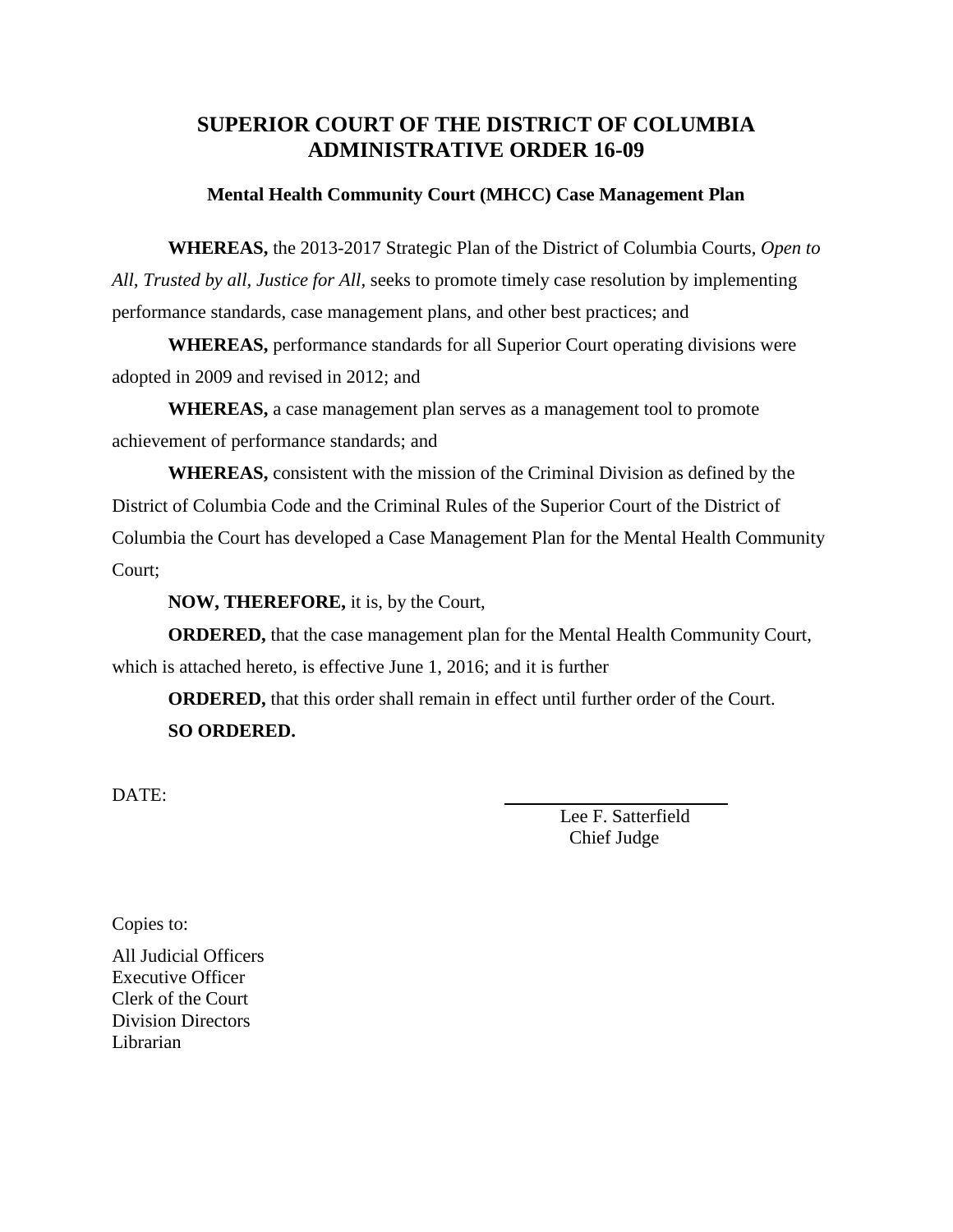#### **District of Columbia Superior Court Mental Health Community Court (MHCC) Case Management Plan**

### **Purpose**:

The DC Superior Court Mental Health Community Court (MHCC) is a voluntary treatment court for people who have been diagnosed with serious and persistent mental illness, who are charged with certain misdemeanor or low-level felony offenses, and who otherwise qualify for the MCHH program. If you believe that you are eligible to have your case(s) transferred to the MHCC you can use the following information to help you understand how to get to MHCC and what will happen there once your case(s) is/are transferred to MHCC.

### **Location of the MHCC in the Moultrie Courthouse:**

The DC Superior Court MHCC is located in Courtroom 211 on the 2nd floor of the Moultrie Courthouse. The Moultrie Courthouse is at 500 Indiana Avenue, N.W. (near the Judiciary Square Metro stop).

#### **Filing Documents:**

Pleadings, motions, and other documents may be filed in the Criminal Division Clerk's Office, 500 Indiana Avenue, N.W., Room 4000. The Clerk's Office is open from 8:30- 5:30 p.m., Monday through Friday. In addition, there is a location for after-hours filing next to the Information Desk on the Indiana Level of the courthouse.

#### **Getting an Attorney:**

If you are charged with a criminal offense, you have a right to have an attorney. If you cannot afford an attorney, the court will appoint an attorney to represent you if you qualify under the guidelines established by the Court's Criminal Justice Act plan. If you feel that you are not able to pay for an attorney you should bring copies of your last two pay checks, or other proof of your employment status. This information will assist the Criminal Justice Act Office in determining if you are eligible to receive a court appointed attorney.

If you wish to hire your own attorney, you may do so. If you hire your own attorney, he/she must notify the court that he/she represents you by filing a notice of appearance with the court known as a "praecipe."

If you do not hire an attorney, there will be a stand-in attorney available in the courtroom on your arraignment date to give you legal advice for that hearing only.

### **What is Mental Health Community Court (MHCC)**?

The MHCC is a specialized court that focuses on criminal defendants diagnosed with a serious and persistent mental illness, or with mental illness and co-occurring substance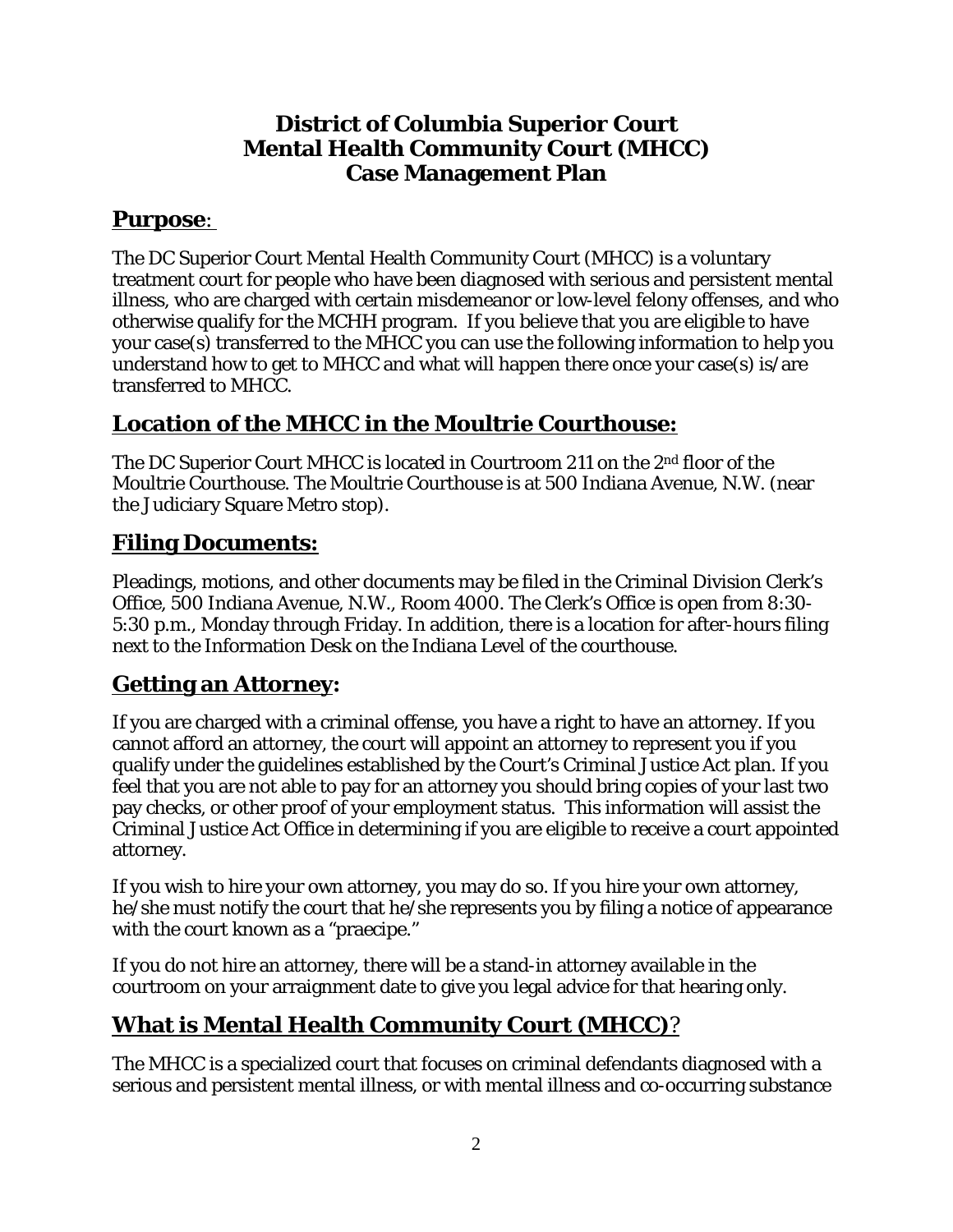abuse disorders. The MHCC was established in 2007 by **[Administrative](http://www.dccourts.gov/internet/documents/07-23.pdf) Order No. 07-**[23.](http://www.dccourts.gov/internet/documents/07-23.pdf)

# **Who is eligible for MHCC**?

Your case may be transferred, or certified, to the MHCC from a US Misdemeanor Community Court criminal calendar or a felony 2 criminal calendar if the United States Attorney's Office (USAO) finds that you are eligible and offers you the opportunity to participate. You and your lawyer must then decide if it is in your best interest to participate in the program. As part of the program, you must be willing to participate in mental health treatment, and drug treatment if necessary.

- 1. You are eligible to have your case(s) transferred to the MHCC if you have the following charges:
	- a. US misdemeanor offenses, for example, simple drug possession, low level drug distribution, possession of drug paraphernalia, threats to do bodily harm, sexual solicitation/prostitution, unlawful entry, simple assault, assaulting a police officer, illegal dumping, destruction of property under \$200, and theft in the second degree.
	- b. Certain non-violent felony offenses, for example, drug distribution, possession with intent to distribute, escape, bail reform act violation, receiving stolen property, unauthorized use of a vehicle, threats to do bodily harm, destruction of property, and first degree theft.
- 2. Other requirements for eligibility established by the USAO and the DC Pretrial Services Agency (PSA) are:
	- a. The Office of the United States Attorney must approve your participation;
	- b. PSA must screen and approve you for supervision by the Specialized Services Unit (SSU), which is responsible for pre-trial supervision of people with diagnosed mental illness;
	- c. You must have a verified serious and persistent mental illness as defined in D.C. Code § [21-501;](http://www.lexis.com/research/xlink?app=00075&view=full&searchtype=lt&search=D.C.+Code+%A7+21-501)
	- d. You must be connected to mental health treatment;
	- e. You must receive drug testing and treatment, if necessary, at the direction of PSA;
	- f. You must test negative for drugs, including marijuana;
	- g. You must be "competent" to proceed, pursuant to  $D.C. Code \S 24$  $D.C. Code \S 24$  $D.C. Code \S 24$ -[531.01\(](http://www.lexis.com/research/xlink?app=00075&view=full&searchtype=lt&search=D.C.+Code+%A7+24-531.01)1).
	- h. You must enter a Deferred Prosecution Agreement (DPA), Deferred Sentencing Agreement (DSA), or in cases where there is a felony charge, an Amended Sentencing Agreement (ASA) as determined by the USAO.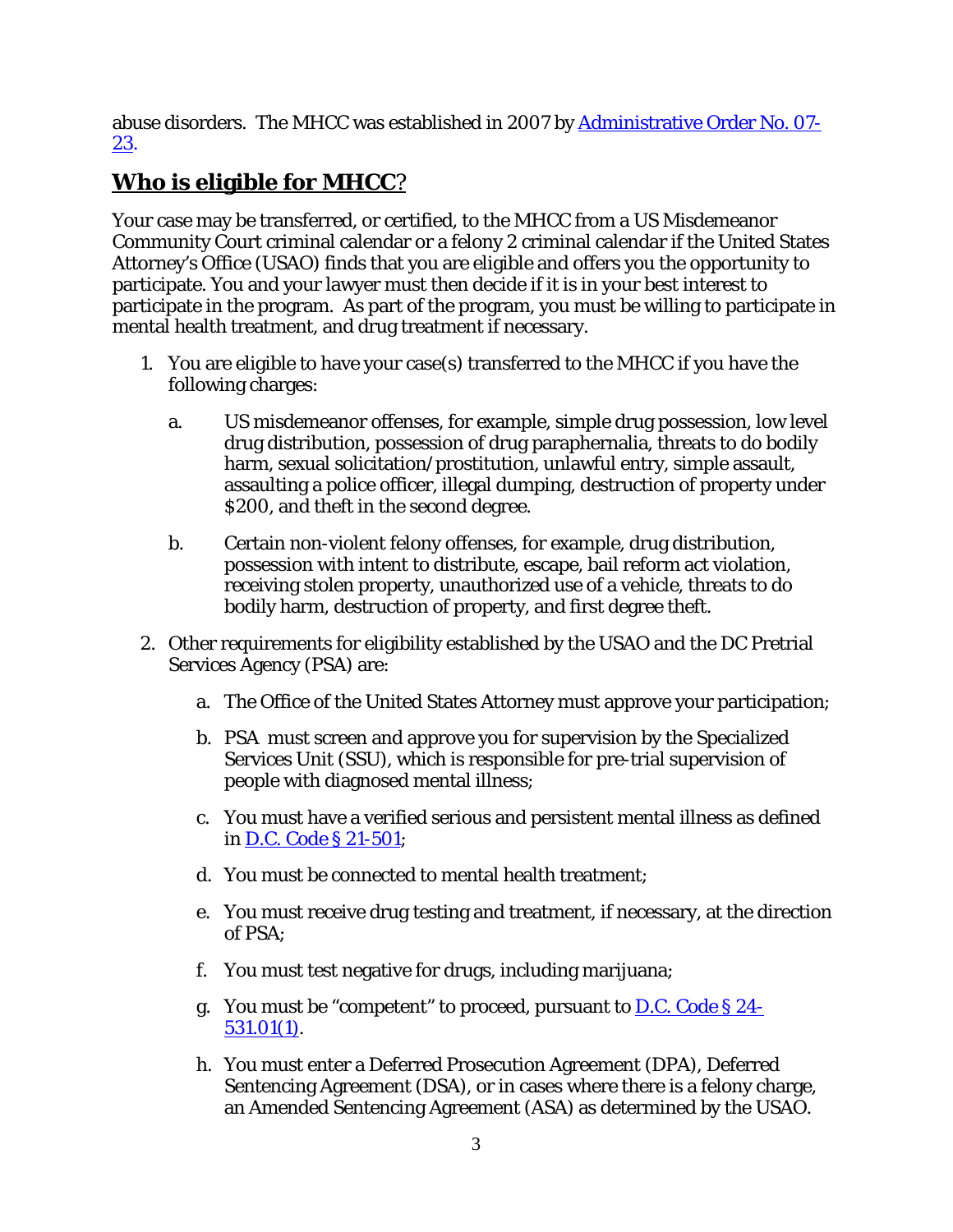## **Who might be Ineligible for MHCC**?

Although the USAO and PSA decide who may be eligible for participation in MHCC on an individualized basis, the following may be reasons why you would not be approved:

- 1. You have pending domestic violence or dangerous and violent felony charges.
- 2. You have certain convictions in the past 10 years, or are currently on parole, probation or supervised release for any dangerous or violent felony charge.
- 3. You are in jail or prison.
- 4. You are unwilling to participate in mental health or substance use treatment.
- 5. You are incompetent to stand trial.
- 6. You are ineligible for SSU supervision.
- 7. You have previously had the benefit of going through MHCC.

# **If I am Accepted into MHCC, How Long Will the Program Last?**

After your case is transferred to the MHCC, you must show the judge that you are linked to and actively engaged in receiving mental health services, you must test negative for drugs including marijuana and alcohol, and only then will you will be offered the opportunity to enter into a "diversion" agreement with the government. After you enter the agreement, you must do what it says and participate in the MHCC program for at least four months to get the promised benefit. You will be required to appear before the MHCC judge approximately every 30 days, or more often if the judge believes this will help you successfully complete the program.

## **What are the Benefits of Being in MHCC?**

There are three types of "diversion" agreements that you may be offered: (1) a Deferred Prosecution Agreement (DPA), (2) a Deferred Sentencing Agreement (DSA) and (3) an Amended Sentencing Agreement (ASA). Conditions of the agreement may include staying connected to and fully participating in mental health and drug treatment, avoiding rearrest, being drug free, and reporting to your PSA worker.

If you enter into a DPA, you will not have to enter a guilty plea in order to participate, and if you successfully complete the program, your case(s) will be dismissied. If you enter into a DSA, you will have to enter a guilty plea to your charge(s), and then, if you satisfy all conditions of the agreement, your plea will be vacated and your case will be dismissed. If you enter an ASA, you must plead guilty to your felony charge, and if you satisfy all conditions of the agreement, your felony charge will be reduced to a lesser charge and you will be sentenced for the lesser charge.

In the case of a DSA or ASA, if you fail to satisfy the conditions of the agreement, the government will ask that your agreement be revoked and that your case proceed to sentencing. You will be sentenced by the MHCC judge. If you fail to satisfy the conditions of a DPA, your case will be returned to the calendar from which it originally was sent to MHCC, and you must then decide whether to enter a plea of guilty or to proceed to a trial.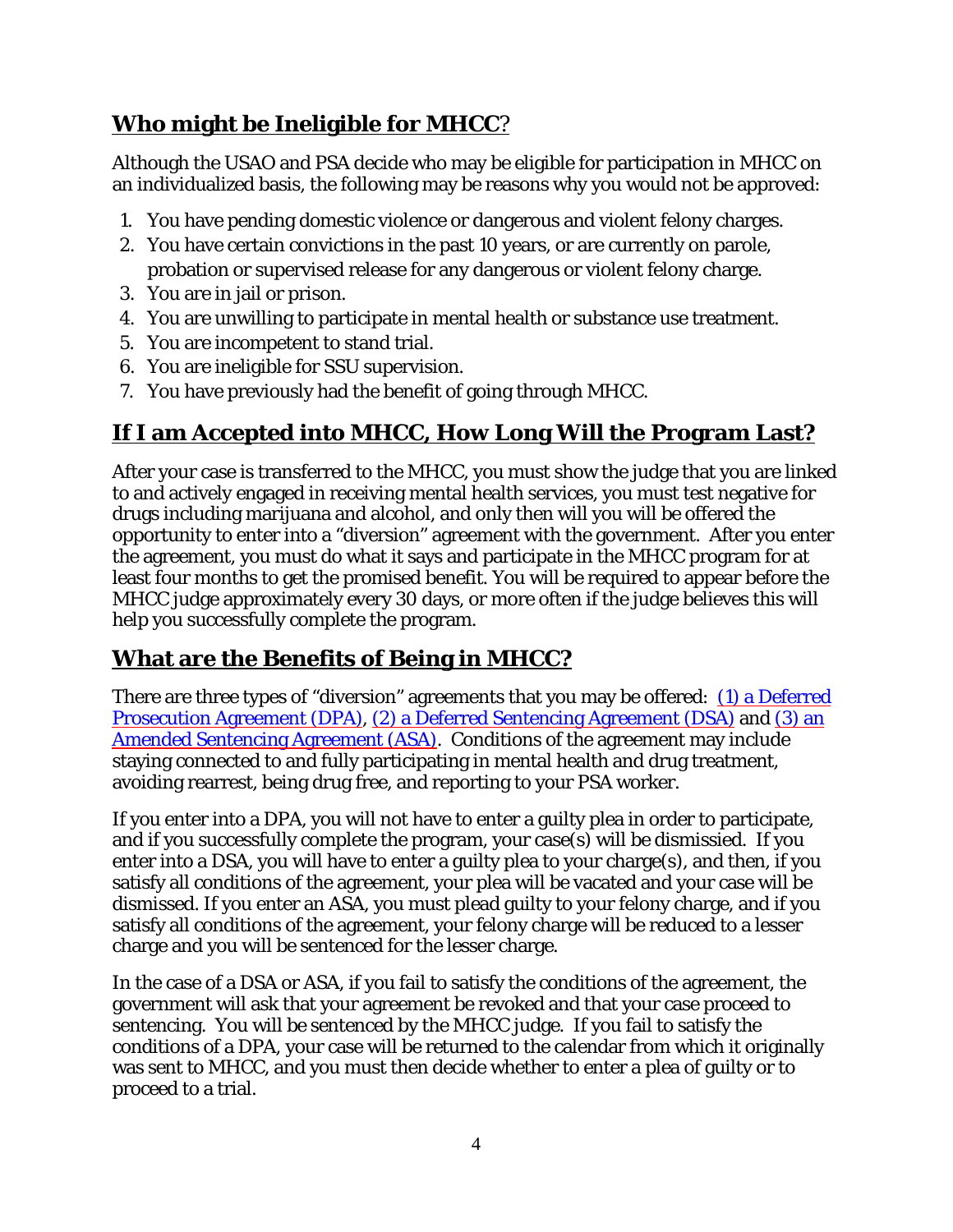### **What are the Steps I Must Follow if I Want to Enter the MHCC**?

At your first appearance before a judge, the USAO and/or the Pretrial Services Agency (PSA) will say whether you are possibly eligible for the MHCC. Before the next scheduled court appearance in your case, you will need to provide a negative drug test and be screened by PSA for supervision by its Specialized Services Unit, which is responsible for pre-trial supervision of people with diagnosed mental illness. At the next scheduled court appearance, the USAO will inform you whether it is offering you the opportunity to enter the MHCC. At this time the USAO will inform you whether this offer is conditioned on your entering into a Deferred Prosecution Agreement (DPA), Deferred Sentencing Agreement (DSA) or Amended Sentencing Agreement (ASA). If you enter the MHCC, this will be an alternative to having a trial on your charges.

The USAO has the right to offer or not offer you the opportunity to enter the MHCC as a way of resolving your case, and makes its decision whether to offer the MHCC based on an individualized review of each case. The factors that may play a role in the USAO's consideration include your criminal history, the nature of your pending charge(s), whether you are on probation, supervised release or parole, and public safety concerns. To participate in the MHCC you may not be detained in jail, prison, or an inpatient treatment facility, although placement in a halfway house may be permitted in some situations.

If you are eligible to participate in MHCC, the Criminal Calendar judge will certify the case to MHCC following your release under PSA supervision and your connection to mental health services, usually through a Core Service Agency associated with DC Department of Behavioral Services. If you are entering into a DSA or an ASA, you will enter a guilty plea before the MHCC judge after your case is transferred to the MHCC. The pretrial release order will require that you maintain mental health services as directed by PSA and drug program placement (drug testing, assessment or treatment) as directed by PSA. If the case is certified to the MHCC, the first hearing date in the MHCC will be scheduled within 30 days.

## **MHCC Admission Hearing:**

At the first hearing in the MHCC, called the "MHCC Admission Hearing," the judge will welcome you to the MHCC and explain how the MHCC works. You will be provided with the MHCC participant brochure.

The judge will ask you questions to make sure you understand that:

- 1. The MHCC will not be setting your case for trial and the judge will not be deciding your guilt or innocence of the charge(s);
- 2. The MHCC will assist you in getting access to, and the benefit of, mental health treatment, starting with getting you connected to mental health services, if you are not already linked to a mental health provider, and also help you address any substance use issue you may have;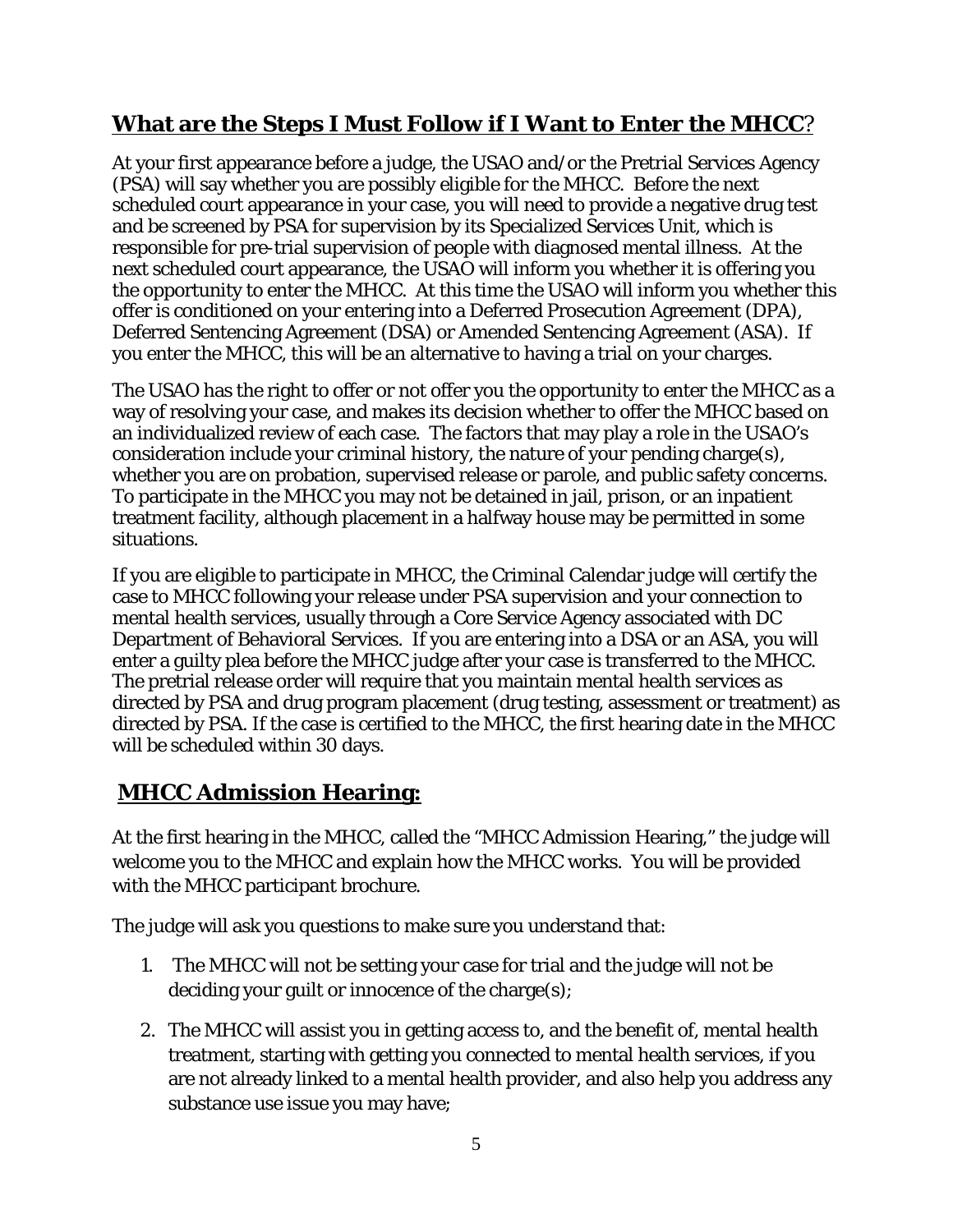- 3. If you achieve stability in mental health treatment in the community, and show that you are drug free, the USAO will be willing to treat the case(s) favorably in court;
- 4. Once you are linked to and actively engaged in receiving mental health services and test negative for drugs including marijuana and alcohol, you will be given the opportunity to enter into a DPA, DSA, or an ASA which will last at least four months, and if all conditions of the agreement are met, then you will get the benefit promised in your diversion agreement.

At the first hearing in the MHCC the judge will ask the USAO to state what type of diversion agreement – DPA, DSA or ASA – you are eligible for.

Sometimes the MHCC Judge may not admit you into the MHCC at the initial admission hearing. This may occur where, for example, PSA reports a question about your MHCC eligibility or if you have not been placed in the Pretrial Services Agency SSU yet, or if you seem uninterested in actually pursuing mental health treatment services or stopping drug use. In that circumstance, your case may be continued for a further admission hearing at which the judge will decide whether you will be admitted, and will check on the progress you have made towards qualifying to enter into a diversion agreement.

# **Admission Orientation:**

After the admissions hearing, you will meet with the MHCC Coordinator, a licensed social worker and court employee. The Coordinator is located outside the courtroom and will provide you with an orientation to the program. The Coordinator will help you understand the requirements of the program and, if you do not understand, will explain them further. The Coordinator will also address any questions you or your lawyer have about the MHCC and will complete an intake form which collects some basic information about you. The information required for the **Intake Form** includes your name, date of birth, mental health provider, educational history, occupational history, family history, housing history, and substance use history. In addition, the Coordinator will inquire about whether you need assistance finding housing, a new mental health provider, health insurance, childcare, transportation assistance, and/or a referral for employment, educational or vocational rehabilitation services.

# **What Happens if Things do not Work Out in MHCC Before You Enter into a Diversion Agreement?**

If you are unable to enter into a diversion agreement, or if the MHCC judge determines that you are not a good candidate for the MHCC, your case will be certified back to the Criminal Calendar to which your case was originally assigned. At that time you will probably be asked to decide if you want to proceed to trial or if you want to enter a guilty plea.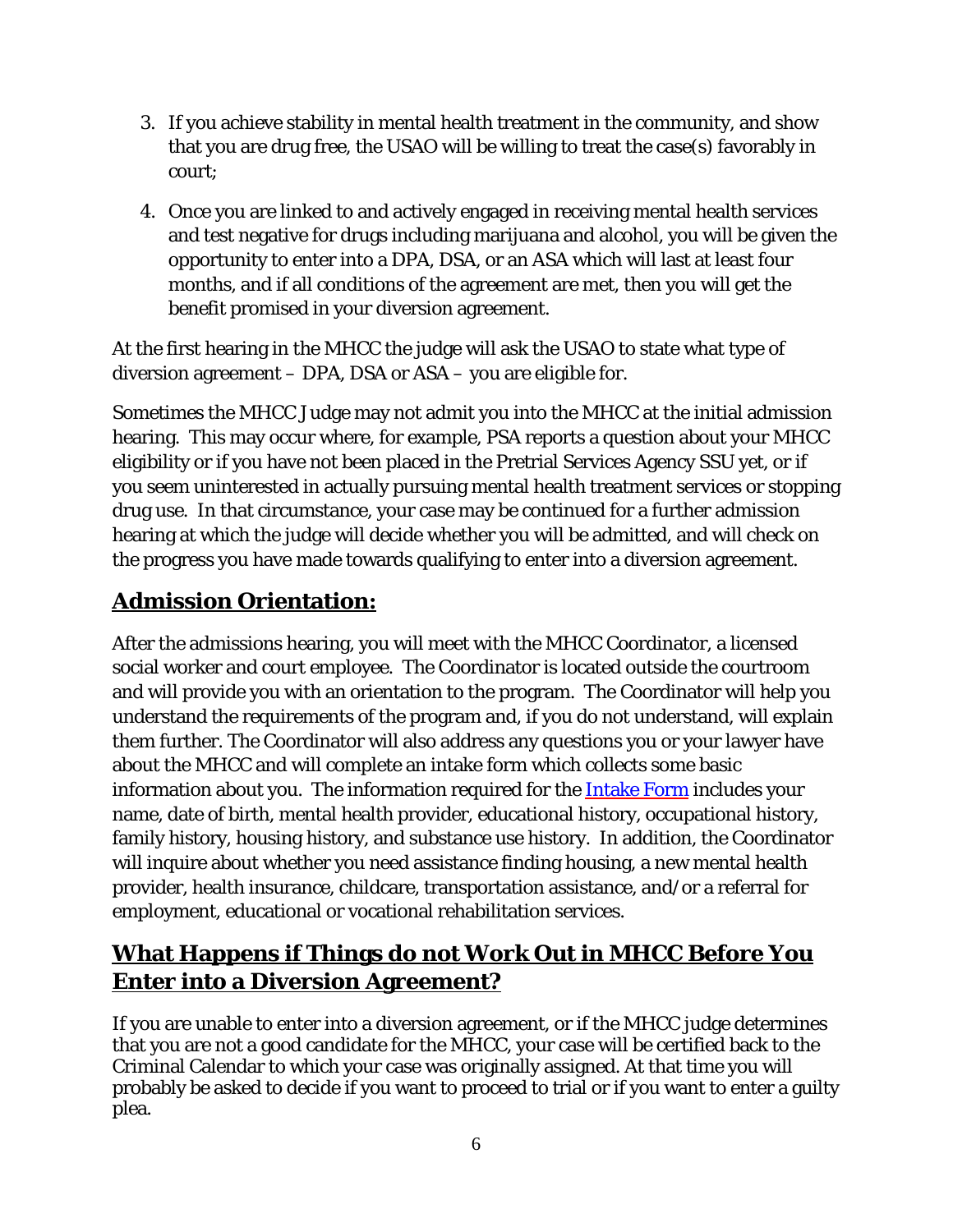# **What Happens at Future Status Hearings?**

The MHCC holds regular status hearings, usually every 30 days, or more frequently if the judge believes it will help you successfully complete the program. At a status hearing the focus will be on how you are progressing in qualifying for entry into a DPA or DSA, or if you already have entered into an agreement, monitoring your compliance with the agreement. The MHCC judge will receive a status report before each hearing from the Pretrial Services Officer supervising your compliance with the MHCC program. Your lawyer will be provided a copy of the report.

### **Entering a DPA, DSA or ASA:**

#### 1. **Deferred Prosecution Agreement ("DPA"):**

A DPA is an agreement between you and the USAO. Once defense counsel has presented the agreement, signed by you, your lawyer and the prosecutor, the judge will make sure that your lawyer has had a chance to go over the agreement with you, will review the agreement with you to be sure you understand what it requires you to do, and will ask you questions so that the judge can determine that you are voluntarily agreeing to its terms.

The terms of a typical DPA include, as the judge will explain:

- a. A DPA lasts at least four months;
- b. You must continue mental health treatment services, remain drug free (and drug test as PSA requires), continue reporting to SSU as scheduled, and must not be rearrested on any charge;
- c. You must abide by all other conditions, for example a stay away order or restitution requirement, or other condition depending on the case.
- d. If you comply fully with agreement, the case(s) will be dismissed at the end of the term stated in the agreement;
- e. On the other hand, if you violate the agreement, the USAO has the right to revoke the Agreement and pursue prosecution of your charge(s).

#### 2. **Deferred Sentencing Agreement ("DSA"):**

A DSA is also an agreement between you and the USAO, but is different from a DPA because it requires you to enter a guilty plea to the offense you are charged with. Once defense counsel has presented the agreement, signed by you, your lawyer and the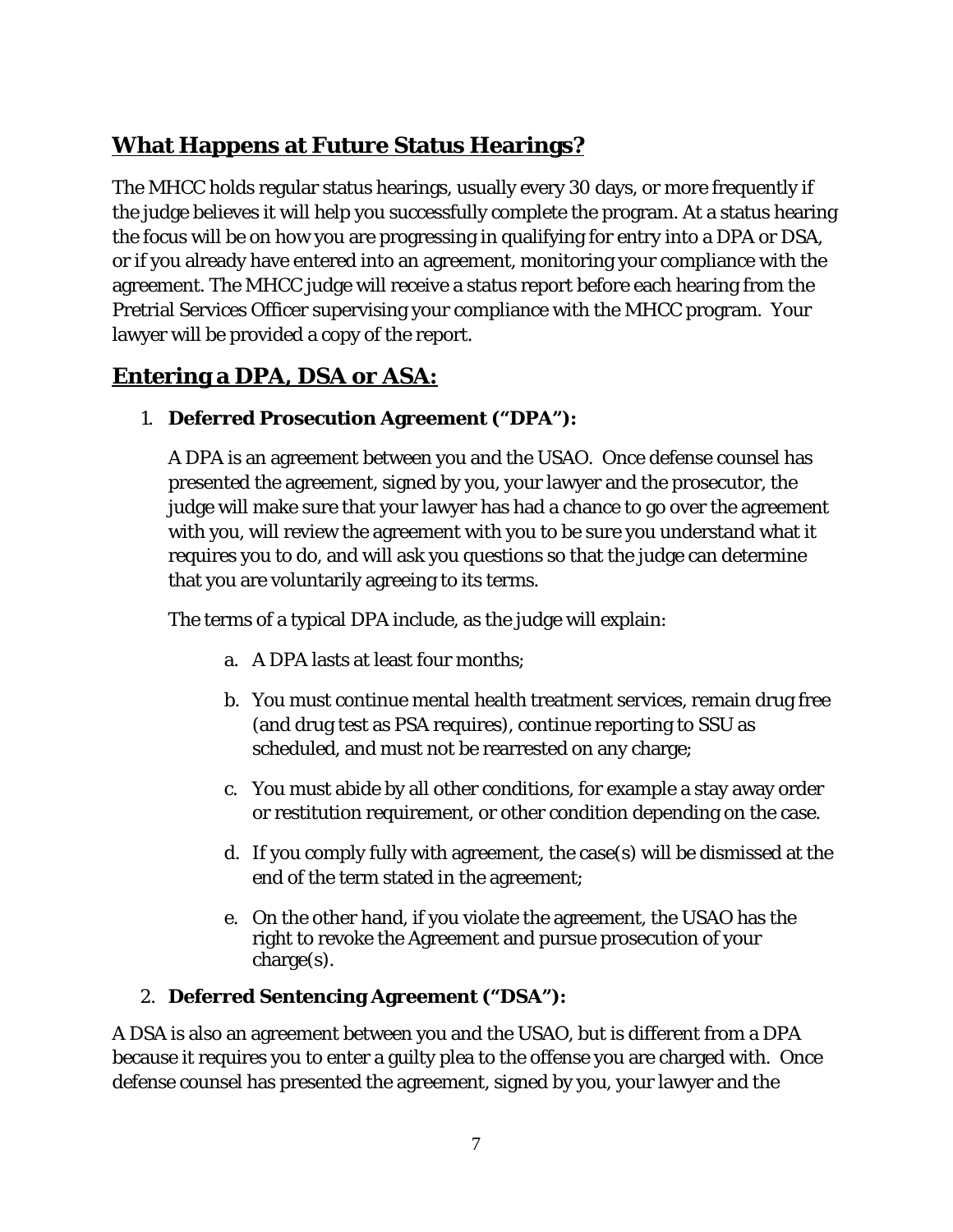prosecutor, the judge will inform you of the requirements of the DSA, which may be any or all of the conditions described above that are included in a DPA.

- a. The Questions the Judge Will Ask: Pleas of guilty are governed by Superior Court Criminal Rule 11, although the judge will decide what specific questions he/she will ask of you when you are pleading guilty. The judge must determine that you are entering your guilty plea knowingly, intelligently and voluntarily. A list of the typical questions asked during a guilty plea is attached in Form A..
- b. The Factual Proffer:As part of the plea, the court will ask the Assistant United States Attorney to state the facts describing what you did in committing the offense you are pleading to. After the AUSA has given this information to the judge, you will be asked to say whether what the AUSA has presented is true. If you deny the facts that show you committed the crime, the judge cannot accept a guilty plea.
- c. The judge will inform you that if you complete all the terms of the agreement, at the end of four months your plea will be vacated and your case will be dismissed. The judge will inform you that if you violate the DSA, the USAO has the right to revoke the Agreement and have the case proceed straight to sentencing before the MHCC judge.

#### 3. **Amended Sentencing Agreement ("ASA")**:

If you have a felony case that is transferred to MHCC, the USAO will likely offer you an Amended Sentencing Agreement (ASA). An ASA requires a person to plead guilty to the felony charge with the agreement that if you comply with the agreement for at least four months, the felony charge will be reduced to a misdemeanor charge and you will immediately be sentenced for the misdemeanor. At the time the Agreement is offered, the AUSA will identify both the felony you must plead to and the misdemeanor charge that your charge will be reduced to at the completion of the program. The judge will advise you that after successful completion of the terms of an ASA, you may receive a sentence of probation on the misdemeanor conviction, during which probation you would be under the supervision of the CSOSA Mental Health Unit. The judge will also advise you that if you violate your agreement, you will be sentenced for your felony charge.

Because an ASA requires a guilty plea to the charge, the judge will ask you questions in order to determine that you are entering your guilty plea knowingly, intelligently and voluntarily:

The USAO generally requires that, to be eligible for entry into an ASA, you be in substantial compliance with the rules of the MHCC within 60 days after the admission hearing. You can show compliance by demonstrating engagement with mental health treatment services, fulfilling any drug testing requirements or participation in drug treatment when required, weekly check-in with the Pretrial Services Agency, and avoiding re-arrest. If you are not in substantial compliance after 60 days the USAO may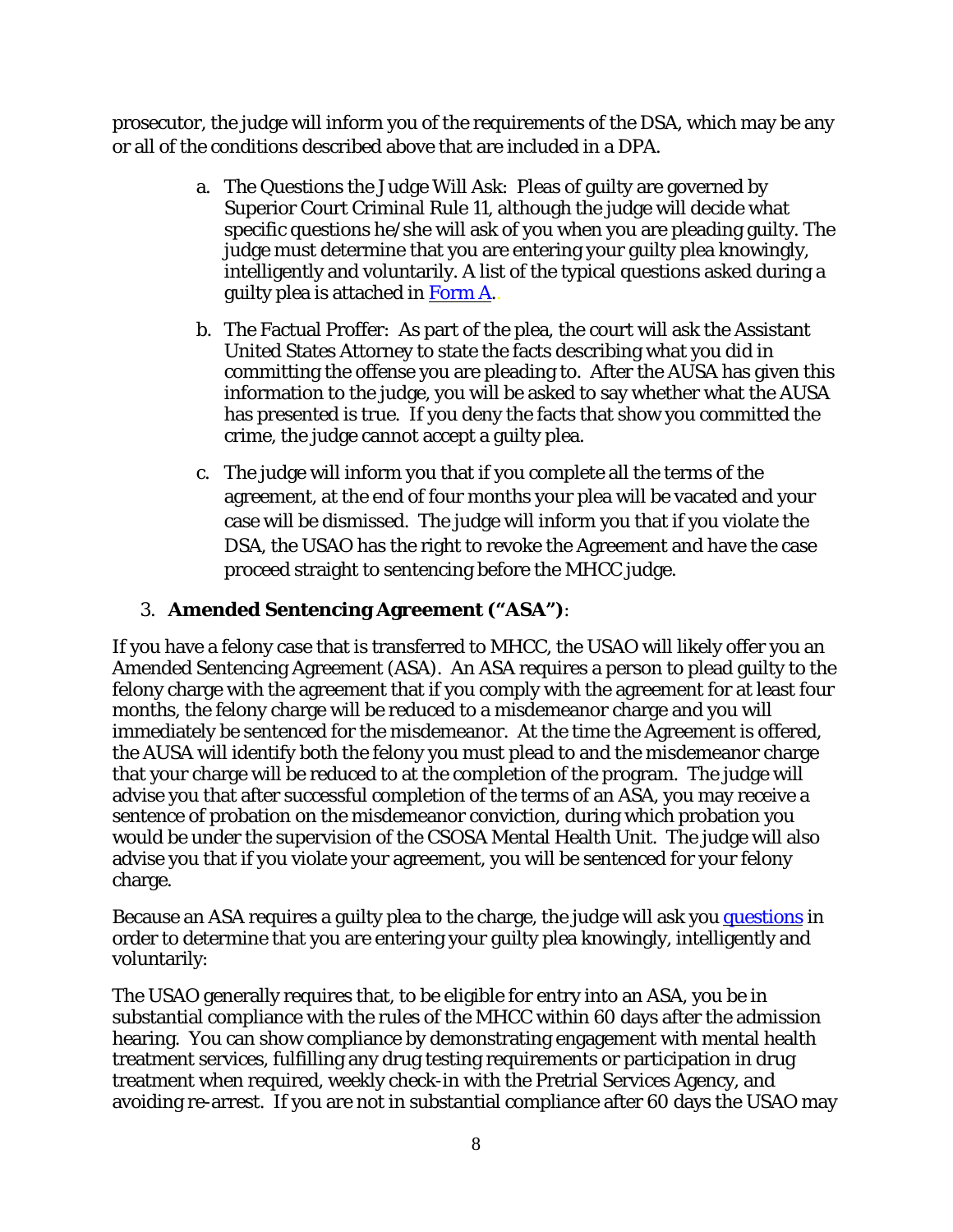not permit you to enter an ASA. If you are not in substantial compliance within 60 days of the admission hearing, the case may be certified back to the Felony 2 judge's calendar, and set for trial.

If after entering an ASA, you violate the agreement, the USAO may revoke it, and the MHCC judge would proceed to sentence you on the felony charge. As with any felony sentencing, the judge will order a Pre-Sentence Investigation Report (PSI), which requires that sentencing be scheduled eight weeks from the date of the revocation of the ASA. At the time of the revocation, the court will determine whether you will remain on release in the community until sentencing.

#### 4. **After Entry of a DPA, DSA or ASA:**

After entry of a DPA, DSA, or ASA, the PSA representative in the MHCC courtroom will prepare a new release order stating the terms of the agreement and conditions you must follow for at least a four-month period. A "Diversion Review" hearing date will be scheduled approximately one month later. If the case does not include drug charges, and you have not tested positive for drugs recently, at this point the MHCC judge may allow you to reduce drug testing obligations to a random or "spot" testing requirement.

# **Drug Testing Requirements in MHCC:**

If you have a drug related charge or have a recent prior history of a positive drug tests, you will be required to submit 3 consecutive weeks of negative drug tests before being permitted to enter an Agreement. If you miss a drug test without being excused, the MHCC will generally require that you restart the series of three consecutive tests. If you have no indication of drug abuse, a single "full screen" drug test (including marijuana and alcohol) will be required before you are permitted to enter into a DPA or DSA or ASA. If you later test positive for drugs on a spot test, the MHCC may reinstate weekly drug testing, and PSA may reevaluate the need for substance abuse treatment referrals.

# **Drug Treatment in MHCC:**

If you are testing positive for illegal drugs, the judge will urge you to accept PSA's recommended treatment placement following an Addiction Severity Index Assessment (ASI). Participation in drug treatment is voluntary in MHCC. You will be allowed further time and additional status hearings to comply with drug treatment and to submit negative drug tests. In the event that you fail to do so, the MHCC judge may decide to discharge you from MHCC and certify the case(s) back to the original court calendar, for lack of progress on the MHCC. The length of time that a person will be permitted to attempt to make progress in treatment and to stop using illegal drugs is within the discretion of the judge. The judge will consider whether you are progressing and making efforts towards compliance, and whether your drug use has significantly impeded progress toward full mental health treatment engagement.